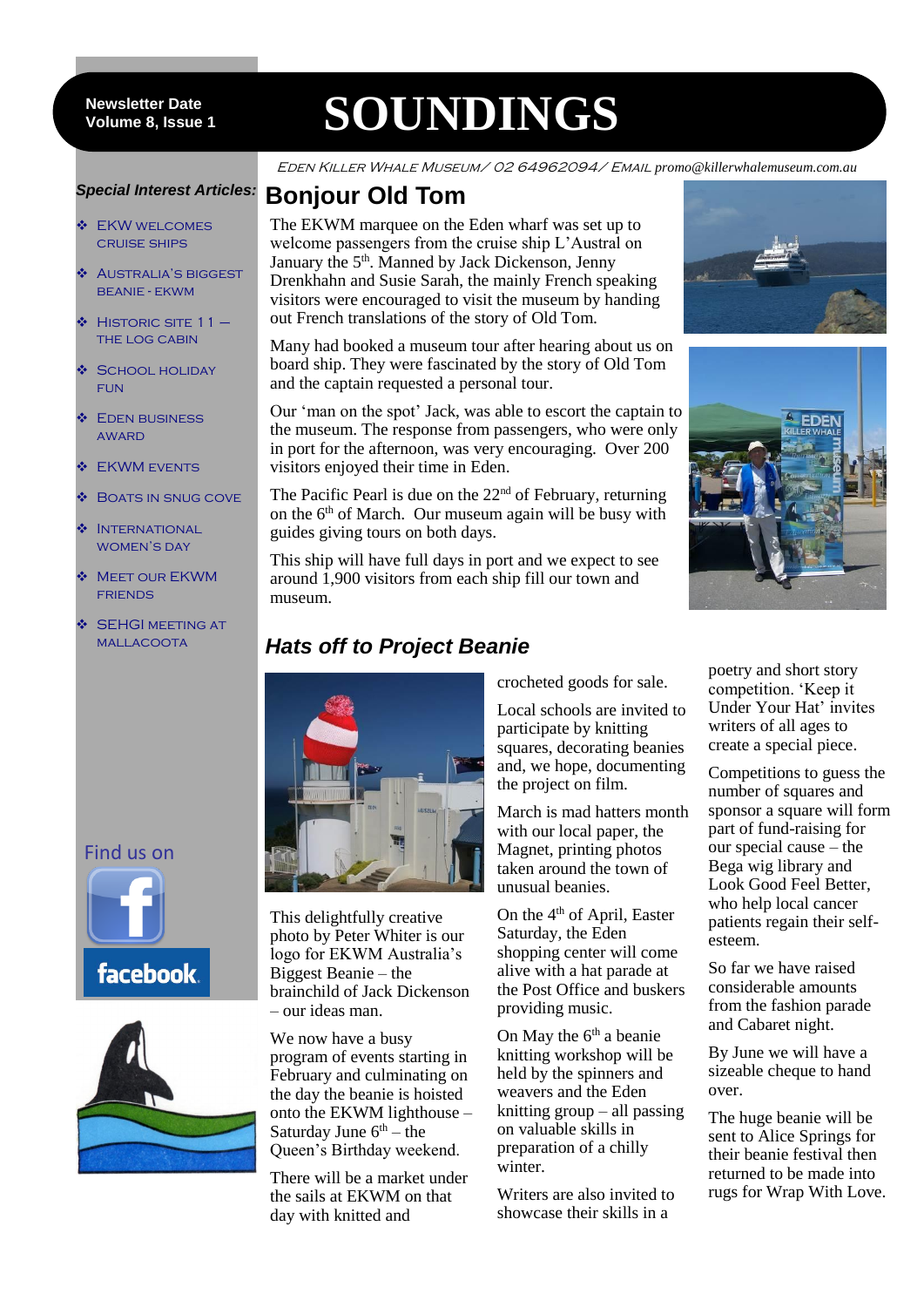#### **SOUNDINGS Page 2 of 4**







Pictured here are Beverley Smith, Enid Walter, Marion Hopkins and Helen Gray of the Eden Spinners.

#### *A Visit to the Log Cabin*

It's well worth a visit to the Log Cabin – number 11 in our list of Eden's historic sites, just a hop skip and jump from the main street.

JR Logan bought the land it stands on from the Presbyterian Church in 1935. The building was constructed through working bees organized by Logan and the families of Eden girl guides. Logan's youngest daughter was a girl guide. The guides previously had been paying rent at Begaville House for their meetings.

John Logan made a scale model of the building from dowel and wooden match boxes to convince the Guides Association of Sydney that the project had merit.

The cost of the building was 1,500 pounds, the guides provided 500 pounds, with JR Logan putting up the remainder.

The building, completed and opened on the 29<sup>th</sup> of February 1936, was constructed to a Canadian design using local stringy

bark poles. The poles were caulked with oakum. Local stone and Queensland black slate form a feature of this amazing building. Sadly JR Logan died in 1937.

The memorial stone to JR Logan and his wife Mary, pictured here, can be seen in the Log Cabins gardens.

The girl guides ceased around the time of the second world war due to lack of leaders.

Mrs Logan then sold Edrom Lodge on the south side of Twofold Bay and bought the Log Cabin from the Girl Guide Association. She lived there until shortly before her death in 1963. The property was then acquired by a succession of private owners who made a number of structural changes.

In 1979 the Imlay Shire purchased the building to house the Eden Library. Many locals will remember how cosy it was in winter to sit near the wood fire reading a book. The Library re-located in 2003.

In 1990 the building was heritage listed and in 2004 the Bega Valley Shire Council appointed the Eden Log Cabin Management Committee and restored the building.

The main room features a wall hanging system which is ideal for art and craft displays and the Eden Spinners and the Eden Quilters Craft Groups both meet weekly in the cabin. When I called in they were hard at work creating beautiful yarns as they allowed me to explore the building.

The floor is beautifully polished and a renovated kitchen and toilet provide up to date facilities. The stone fireplace is still a focal point of this amazing building that has adapted to the times. It is often rented out for functions.

JR Logan's scale model of the Log Cabin is on display at EKWM as part of the JR Logan exhibition.





Visitor numbers were up by 800 since Christmas Eve, with Sunday  $11<sup>th</sup>$  of January our busiest day with 484 visitors.

204 children enjoyed the school holiday program being very creative with colorful fish. There were 30 children on some days having fun. Our thanks to our volunteers who ensure this program is a very

popular event.

**School Holiday Fun**

Our guides put in some solid hours over the holidays, providing tours and opening the lighthouse to give our visitors a chance to see our very fragile lighthouse equipment.

Pictured here is young Eden an aptly named visitor.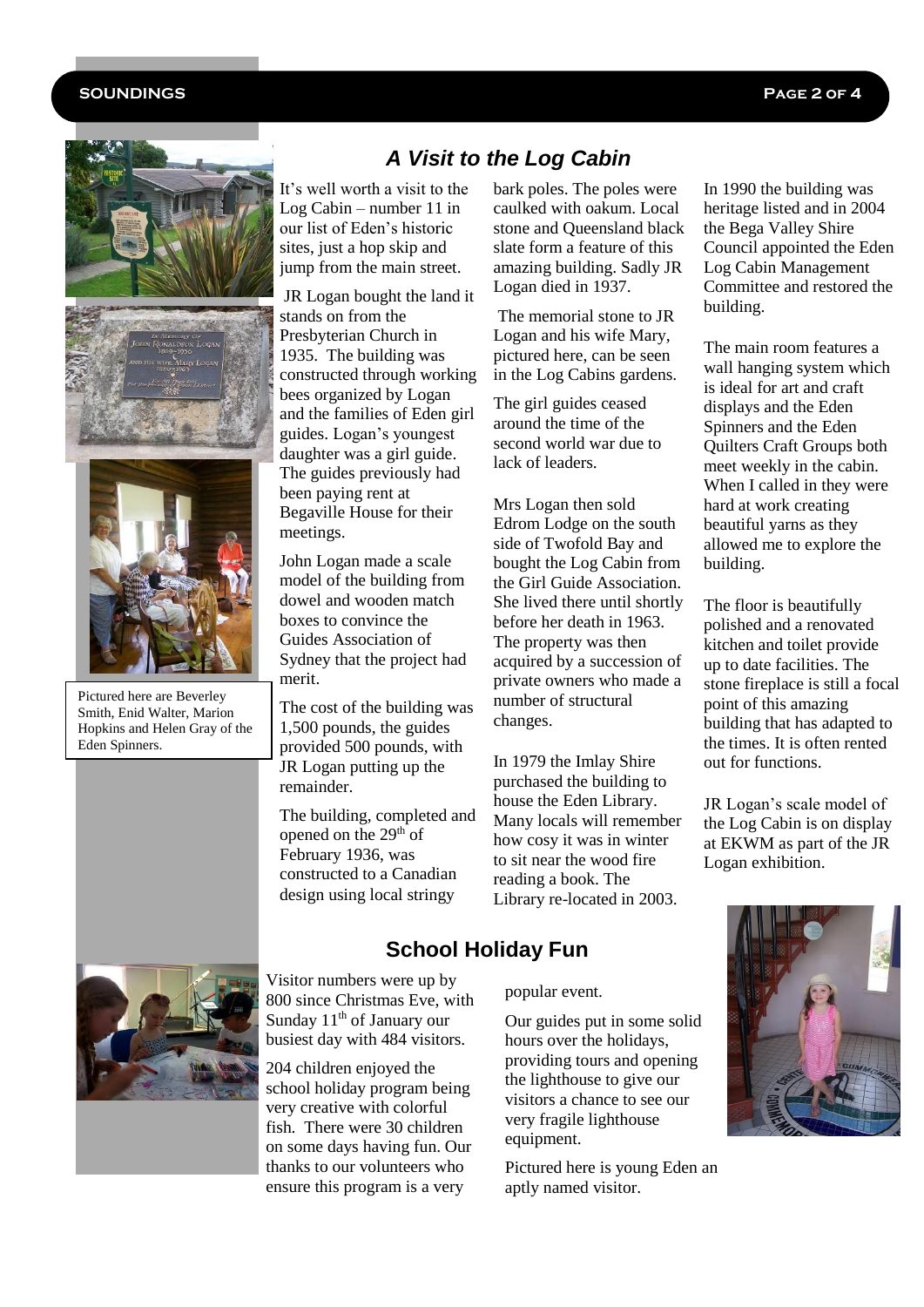,

#### **An Excellent Museum**

This year the museum again was in the winner's circle at the Excellence in Eden Business Awards.

We were runners up in the Tourism Award for 2014 which was won by the Eden Visitors Centre. Congratulations to Jack Dickenson, runner up to Gail Ward who won the Volunteer award.

Thanks to all who work diligently to make our museum a world class tourist attraction.













#### **A Very Social EKWM**

Life is really a Cabaret when the Eden Singers fill the museum with happy locals enjoying great entertainment. Proceeds from this event went to the Bega wig library and Look Good Feel Better. I must admit the singers look amazing when they 'frock up'!

Our new re-furbished kitchen is proving to be a winner giving us more scope to host special events.

A relaxed Christmas get together of EKWM friends under the sails at the museum wound up a busy year for all involved. Thank-you to Amanda Midlam for suggesting we use our own facilities, and also to the Lady Lionesses who did the catering. The food was amazing. The company sublime!

Then there were some big birthdays and anniversaries in the Rawlings house-hold – now 30 years married, and Steph turning 60 is telling us she's a senior!

#### **When the Boats Come In**

While waiting for passengers at our marquee on the wharf, we were excited to see Wild Oats X1 slip in and tie up next to Southern Excellence. Both were heading home from Hobart after some speedy sailing in the Sydney to Hobart yacht race.

We now understand what they mean by a 'maxi yacht'!

Another speedy, but smaller boat, was out on the water showing her fine form. 'Silver Spoon', lovingly restored and re-built by Rob Whiter, with help from family and friends, is now ship-shape and ready for some sailing adventures.







## *Putting On the Ritz*

Get in quick to book your tickets for this International Women's Year event at EKWM on March 8<sup>th</sup>.

The dress code is 'Ritzy', be prepared to enjoy a sumptuous High Tea catered by the Lady Lionesses.

Guest speaker Helena Katarinka of Look Good Feel Better will give an insight into her rewarding work.

Call Margaret Sheaves for tickets now, they're selling like hot scones! 64961924